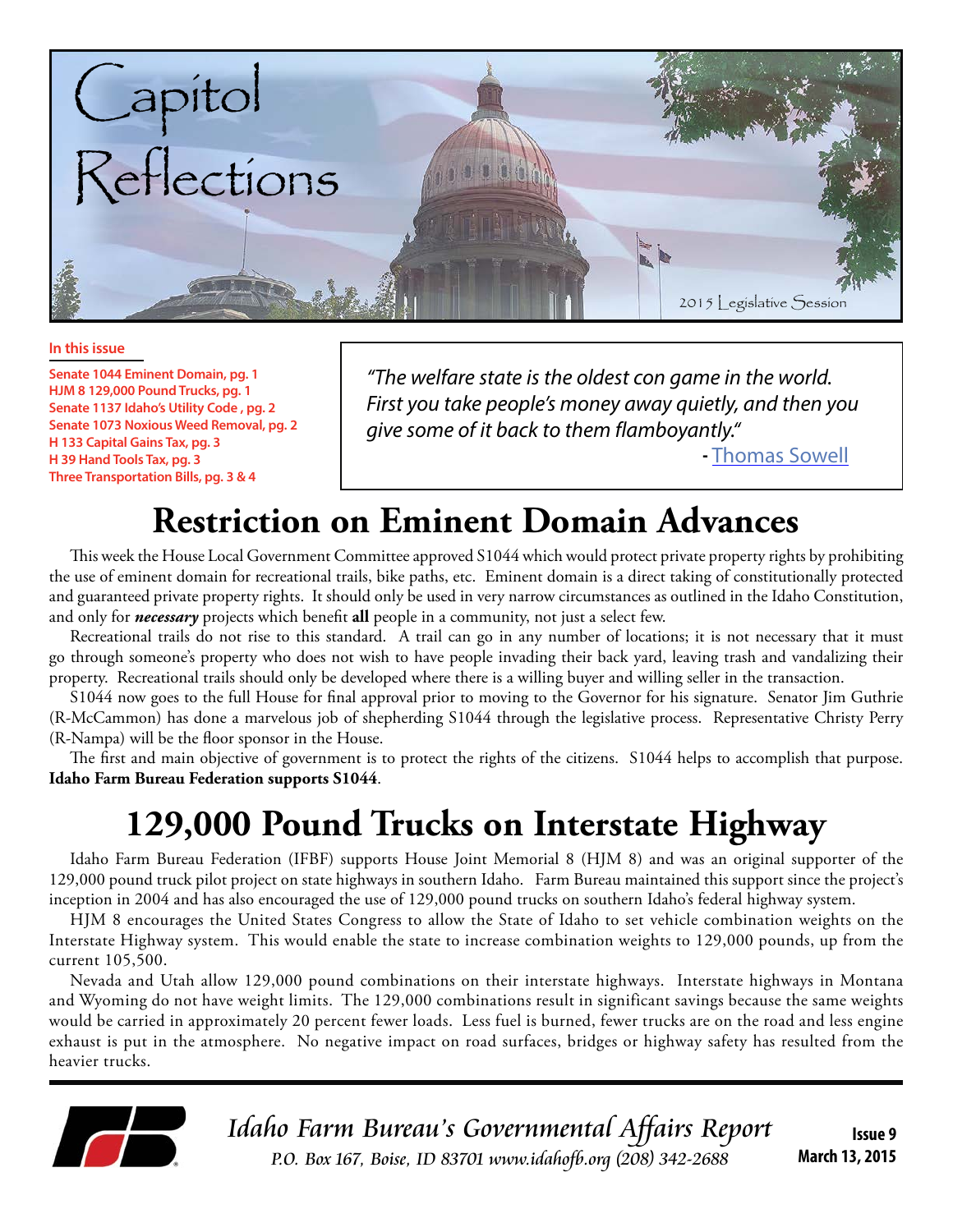# **Senate Bill 1137 - No Harm VS. Positive Benefits**

While electrical utility mergers and acquisitions are not frequent, they do happen. Here are some recent examples:

Merger/Acquisition – Utah Power Light to Pacific Corp – 1987

Merger/Acquisition – Pacific Corp to Scottish Power – 2001

Acquisition – Mid-America Energy/Rocky Mountain Power acquired Scottish Power – 2006

Each of these utility ownership changes influenced the stability and viability of electricity service and rates for those customers within the utility's service territory. The level of service and cost of electricity changed in each case, sometimes for the better – sometimes for the worse.

The Idaho Public Utilities Commission (IPUC) is charged with regulating the three major electrical providers in our state. Idaho Power, Rocky Mountain Power and AVISTA are each allowed a protected service territory and the customers within that area are captive customers. The policies used to regulate these enterprises are established by Idaho's legislature and administered by three Governor appointed commissioners and a staff of about sixty. The administration and implementation of the governing policies are designed to serve two primary purposes: 1) to insure that a utility provides the expected service in a safe, reliable and cost efficient manner. With that comes to the utility a reasonable opportunity for a defined profit level; 2) to insure that customers are properly served and charged reasonable rates.

The public utilities are a regulated monopoly business. Regulations and oversight as imposed by the IPUC are designed to protect the customer because competition and traditional market drivers do not exist.

Current Idaho Code requires a merger or acquisition to be "consistent with the public interest," a no harm to customer's standard. Such a standard is ambiguous and requires no measurable improvement. The proposed change in Senate Bill 1137 allows for a measurable improvement standard, "that the transaction will better serve the public utility's customers and is in the public interest."

This change may perhaps seem subtle and of little value, but it is actually very substantive and important to benefit customers and something that the IPUC and staff can actually measure. The language was taken from Idaho's neighboring states merger/acquisition statutes. This change simply requires that positive benefits to Idaho's customers, and be in the public's interest, must be met before a merger or acquisition shall be approved by the commission.

This is an improvement to Idaho's utility code and is a safeguard for electricity customers in a non-competitive monopoly industry. Now is a good time to make this improvement, because there are no mergers or acquisitions currently before the IPUC.

**Idaho Farm Bureau Federation is supporting SB 1137**.

# **S1073 Gives Ag Director Authority**

**Idaho Farm Bureau Federation (IFBF) supports S1073**, a bill brought by Sen. Shawn Keough (R-Sandpoint) and Rep. Mat Erpelding (D-Boise). The legislation focuses on research on biological control methods of noxious aquatic weeds and is the product of two years' work by the Legislators. Idaho Department of Agriculture was consulted during this time and the bill brings aquatic noxious weed research more into line with research conducted on terrestrial noxious weeds.

Aquatic noxious weeds are a significant threat in our water- reliant state. The weeds can damage water bodies used for irrigation and domestic water. S1073 adds the new definitions of "article", "biological control agent" and "viable" to the existing noxious weed statute. Most significantly, powers of the Director of Agriculture are expanded to allow authority over the *"collection, removal and movement of noxious weeds from an infested area to a facility within the State of Idaho."*

The research facility may be either public or private, but before this can happen the director must be notified in writing 30 days prior to any collection removal or movement of the noxious weeks. Procedures followed may not allow any dissemination of noxious weeds. Any biological control agent that is the subject of the research may not be a plant pest, invasive species or noxious weed as defined in the Idaho Code.

Additionally, noxious weeds may not be reintroduced into the environment as part of the biological control research. Articles as defined in S1073 such as plant parts must be destroyed or viability of any plant pests, invasive species or noxious weeds destroyed. The research projects are also conducted in a manner prescribed in writing by the Director of Agriculture.

If S1073 does not pass, the consequences are obvious; unregulated, unsupervised aquatic noxious weed research can be conducted within the State of Idaho. If discovered, the Director of Agriculture would be without a valuable tool to deal with it.

**Idaho Farm Bureau supports S1073 as written, but would consider offered amendments.**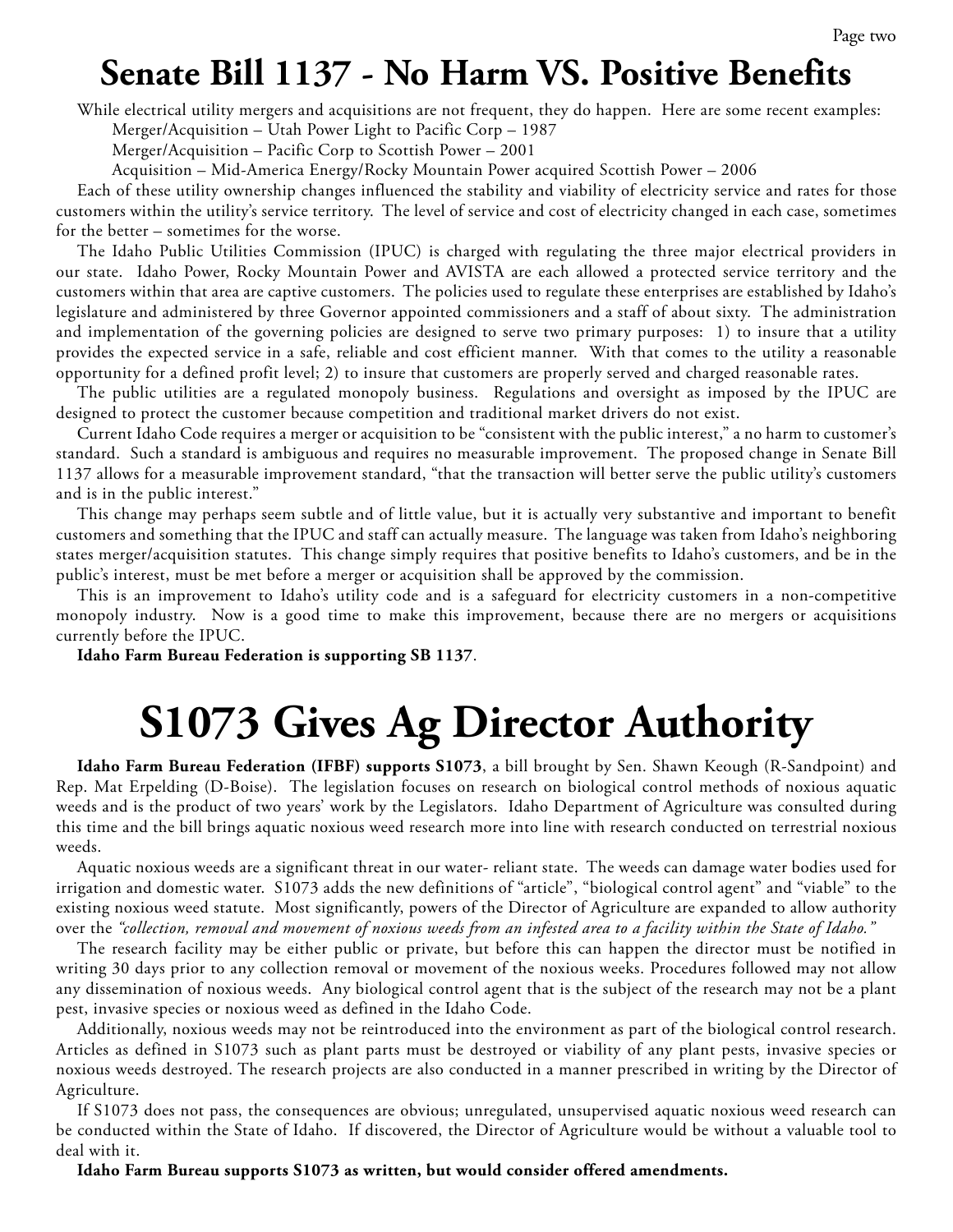### **Farm and Ranching Capital Gains Tax Inconsistency Corrected**

House Bill 133 was sponsored by Pro Tempore Brent Hill (R-Rexburg) at the urging of Idaho Farm Bureau Federation. This legislation clarifies language in Idaho's tax code that the Idaho State Tax Commission confirmed was not consistently interpreted.

Current law allows a 60 percent deduction of capital gains derived from the sale or disposition of tangible personal property used in a revenue-producing business and held for at least 12 months when determining Idaho taxable income. Cattle or horses held for breeding, draft, dairy or sporting purposes for at least 24 months and other livestock used for breeding held for at least 12 months also qualify for the 60 percent capital gains deduction if more than one-half of the taxpayer's gross income is from farming or ranching in Idaho.

Idaho Code 63-3022H(3) requires that livestock capital gains generated by pass-through entities (c-corps, s-corps or LLCs) must also meet the farming or ranching income requirement to qualify for the deduction.

Although not specified in the code, the Tax Commission was requiring the same farm income requirement to apply to any shareholder of the pass-through entity. Therefore, if a son or daughter of the owners of a ranch were minority shareholders in a family corporation and worked away from the farm, they would not receive the deduction on their share of the capital gains.

H133 simply clarifies that if the farming or ranching income requirement is met at the pass-through entity level, the capital gains will qualify for the deduction by the individual shareholders, regardless of whether or not more than one-half of their personal income is derived from farming or ranching. This results in consistent treatment of all qualifying capital gains, rather than holding livestock to a different standard.

This bill has now passed both houses of the legislature and is on its way to the Governor's desk and will likely receive his approving signature.

The clarifying language will be officially added to Idaho tax code and become effective on July 1, 2015. You may want to visit with your tax preparer to insure that the tax filings for your operation reflect this clarification.

# **Good Tax Policy Moves Forward**

Beginning on July 1, farmers and ranchers will no longer be required to pay sales tax on hand tools that cost less than one hundred dollars if they are used as an integral part of their farming and ranching enterprise. This is due to the passage of H39 which was approved by the Senate on a vote of 22-13 this week. H39 now goes to the Governor for his signature.

Ever since the sales tax was put into effect in 1965 there has been an exemption from sales tax for items used in the production of goods that are later sold. This prevents a pyramiding of sales tax as items are moved through the production process. This applies to all manufacturing, processing, mining or fabricating businesses as well as farming and ranching.

However, there has always been an exception to the production exemption which required businesses to pay sales tax on hand tools which cost less than one hundred dollars whether they were used as a part of the manufacturing process or not. Nobody knows why this was put into place in the first place, but it has become an administrative headache for both the Tax Commission and for businesses. The Idaho Tax Commission sponsored this bill to alleviate this administrative burden and to provide more clarity and certainty to taxpayers.

According to Idaho Code section 63-3622D subsection 5(e) "As used in this section, the term "directly used or consumed in or during" a farming operation means the performance of a function reasonably necessary to the operation of the total farming business, including, the planting, growing, harvesting and initial storage of crops and other agricultural products and movement of crops and produce from the place of harvest to the place of initial storage. It includes disinfectants used in the dairy industry to clean cow udders or to clean pipes, vats or other milking equipment."

**Idaho Farm Bureau Federation supports H39**.

# **Three Significant Transportation Bills Introduced**

This week three significant transportation bills were introduced in the House. There is some question whether any will get any traction, but all take a different approach to revenue raising and raise varying amounts of money.

H260 is sponsored by House Transportation Chairman, Joe Palmer (R-Meridian), Rep. Jason Monks (R-Meridian) and Rep. Greg Chaney (R-Caldwell). The bill increases the fuel tax (gas and diesel) by .06 cents. The transfer fee for gas and diesel will be increased to .03 cents from the current .01 cent. (The ag industry is currently opposing any transfer fee increase because the original intent of the transfer fee was to pay for the Idaho Petroleum Clean Water Trust Fund, which provided clean-up money for leaking underground tanks. The fee was used for environmental cleanup and is not intended to pay for roads and bridges.)

A fee of one hundred-twenty dollars is imposed on electric vehicles in H260. A hybrid vehicle fee of sixty-five dollars is